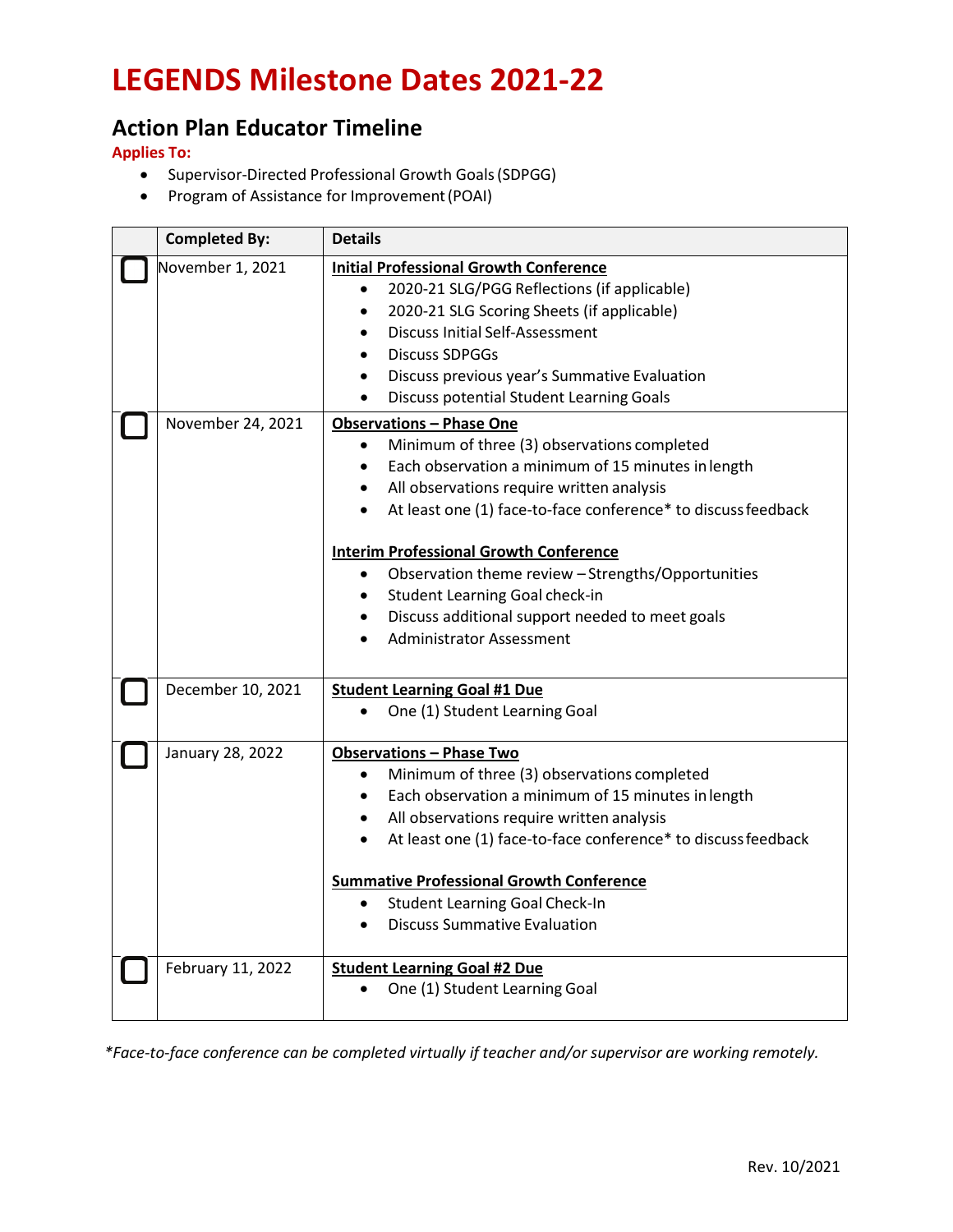### **Probationary & Temporary Educator w/ PERFORMANCE CONCERNS**

**Applies To:**

- Probationary Licensed Staff with performance concerns identified by the supervisor
- Temporary Licensed Staff with performance concerns identified by the supervisor

| <b>Completed By:</b> | <b>Details</b>                                                     |
|----------------------|--------------------------------------------------------------------|
| November 1, 2021     | <b>Initial Professional Growth Conference</b>                      |
|                      | 2020-21 SLG/PGG Reflections (if applicable)<br>$\bullet$           |
|                      | 2020-21 SLG Scoring Sheets (if applicable)<br>$\bullet$            |
|                      | <b>Discuss Initial Self-Assessment</b>                             |
|                      | Discuss previous year's Summative Evaluation/observations (if      |
|                      | applicable)                                                        |
|                      | Discuss potential Student Learning Goals                           |
| November 24, 2021    | <b>Observations - Phase One</b>                                    |
|                      | Minimum of two (2) observations completed                          |
|                      | Each observation a minimum of 15 minutes in length<br>$\bullet$    |
|                      | All observations require written analysis<br>$\bullet$             |
|                      | At least one (1) face-to-face conference* to discuss feedback      |
|                      | <b>Interim Professional Growth Conference</b>                      |
|                      | Observation theme review - Strengths/Opportunities<br>٠            |
|                      | Student Learning Goal check-in<br>٠                                |
|                      | Discuss additional support needed                                  |
|                      | <b>Administrator Assessment</b>                                    |
|                      |                                                                    |
| December 10, 2021    | <b>Student Learning Goal #1 &amp; Professional Growth Goal Due</b> |
|                      | One (1) Student Learning Goal<br>$\bullet$                         |
|                      | One (1) Professional Growth Goal                                   |
|                      | <b>Notification to Human Resources and Employee</b>                |
|                      | Send name of employee to HR (Steve Nelson)<br>$\bullet$            |
|                      | Inform employee that the full evaluation process will be used      |
| January 28, 2022     | <b>Observations - Phase Two</b>                                    |
|                      | Minimum of two (2) observations completed<br>٠                     |
|                      | Each observation a minimum of 15 minutes in length                 |
|                      | All observations require written analysis                          |
|                      | At least one (1) face-to-face conference* to discuss feedback      |
|                      |                                                                    |
| February 11, 2022    | <b>Student Learning Goal #2 Due</b>                                |
|                      | One (1) Student Learning Goal                                      |
|                      |                                                                    |
|                      | <b>Summative Professional Growth Conference</b>                    |
|                      | Student Learning Goal check-in                                     |
|                      | <b>Discuss Summative Evaluation</b>                                |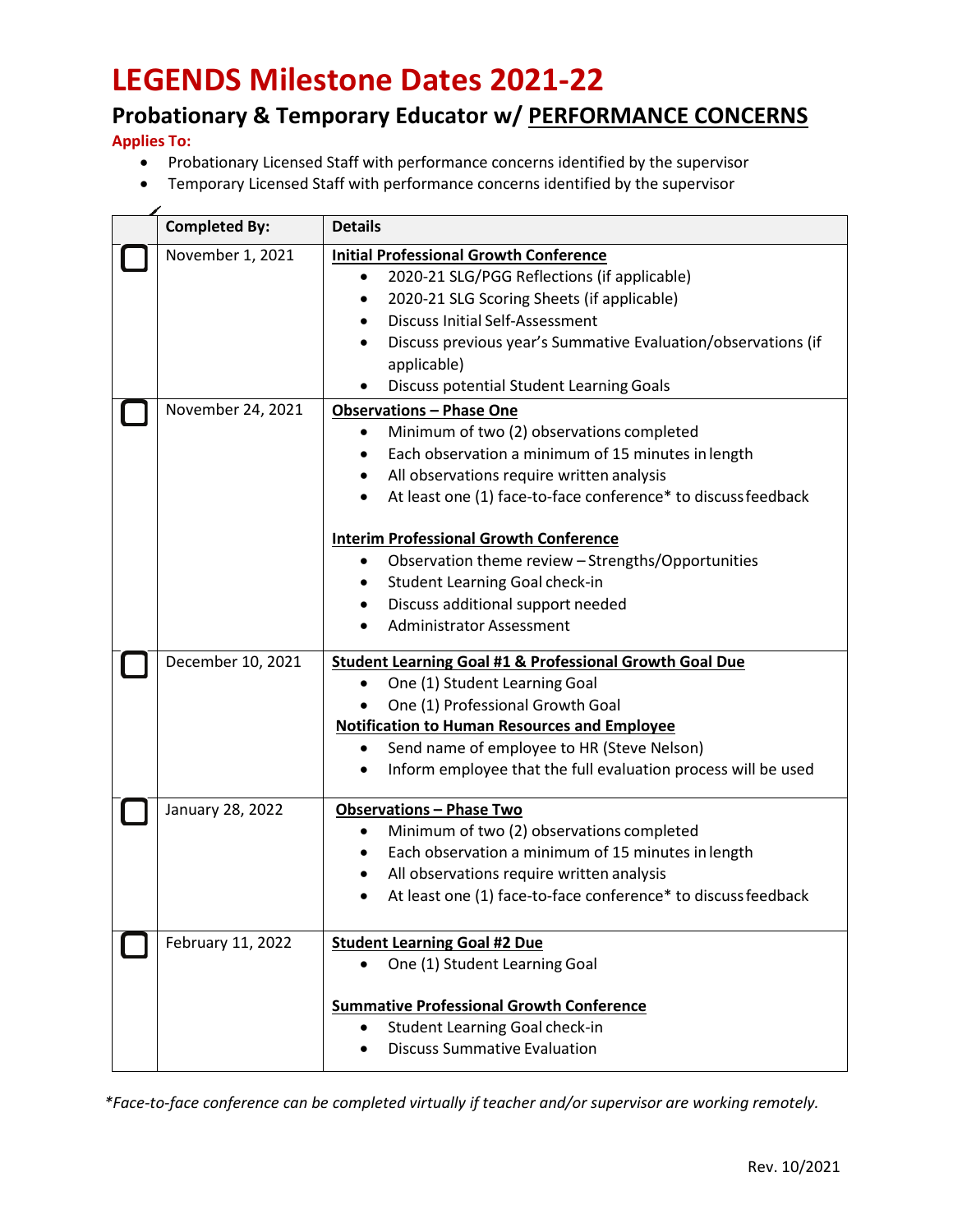### **Probationary & Temporary Educator Timeline**

**Applies To:**

- Probationary Licensed Staff (August or September start date later startsprorated/adjusted)
- Temporary Licensed Staff (August or September start date later startsprorated/adjusted)

| <b>Completed By:</b> | <b>Details</b>                                                             |
|----------------------|----------------------------------------------------------------------------|
| November 1, 2021     | <b>Initial Professional Growth Conference</b>                              |
|                      | 2020-21 SLG/PGG Reflections (if applicable)<br>$\bullet$                   |
|                      | 2020-21 SLG Scoring Sheets (if applicable)<br>$\bullet$                    |
|                      | <b>Discuss Initial Self-Assessment</b><br>$\bullet$                        |
|                      | Discuss previous year's Summative Evaluation/observations (if<br>$\bullet$ |
|                      | applicable)                                                                |
|                      | Discuss potential Student Learning Goals                                   |
| November 24, 2021    | <b>Observations - Phase One</b>                                            |
|                      | Minimum of one (1) observation completed<br>$\bullet$                      |
|                      | Each observation a minimum of 15 minutes in length                         |
|                      | All observations require written analysis                                  |
|                      | At least one (1) face-to-face conference* to discuss feedback              |
|                      | <b>Interim Professional Growth Conference (OPTIONAL)</b>                   |
|                      | Observation theme review - Strengths/Opportunities<br>$\bullet$            |
|                      | Student Learning Goal check-in<br>$\bullet$                                |
|                      | Discuss additional support needed<br>$\bullet$                             |
|                      | (OPTIONAL) Administrator Assessment                                        |
| December 10, 2021    | <b>Student Learning Goal #1 &amp; Professional Growth Goal Due</b>         |
|                      | One (1) Student Learning Goal                                              |
|                      | One (1) Professional Growth Goal<br>$\bullet$                              |
| February 11, 2022    | <b>Student Learning Goal #2 Due</b>                                        |
|                      | One (1) Student Learning Goal<br>$\bullet$                                 |
|                      | <b>Observations - Phase Two</b>                                            |
|                      | Minimum of one (1) observation completed<br>$\bullet$                      |
|                      | Each observation a minimum of 15 minutes in length<br>$\bullet$            |
|                      | All observations require written analysis<br>$\bullet$                     |
|                      | At least one (1) face-to-face conference* to discuss feedback<br>$\bullet$ |
|                      | <b>Summative Professional Growth Conference</b>                            |
|                      | Student Learning Goal check-in<br>٠                                        |
|                      | <b>Discuss Summative Evaluation</b><br>$\bullet$                           |
|                      |                                                                            |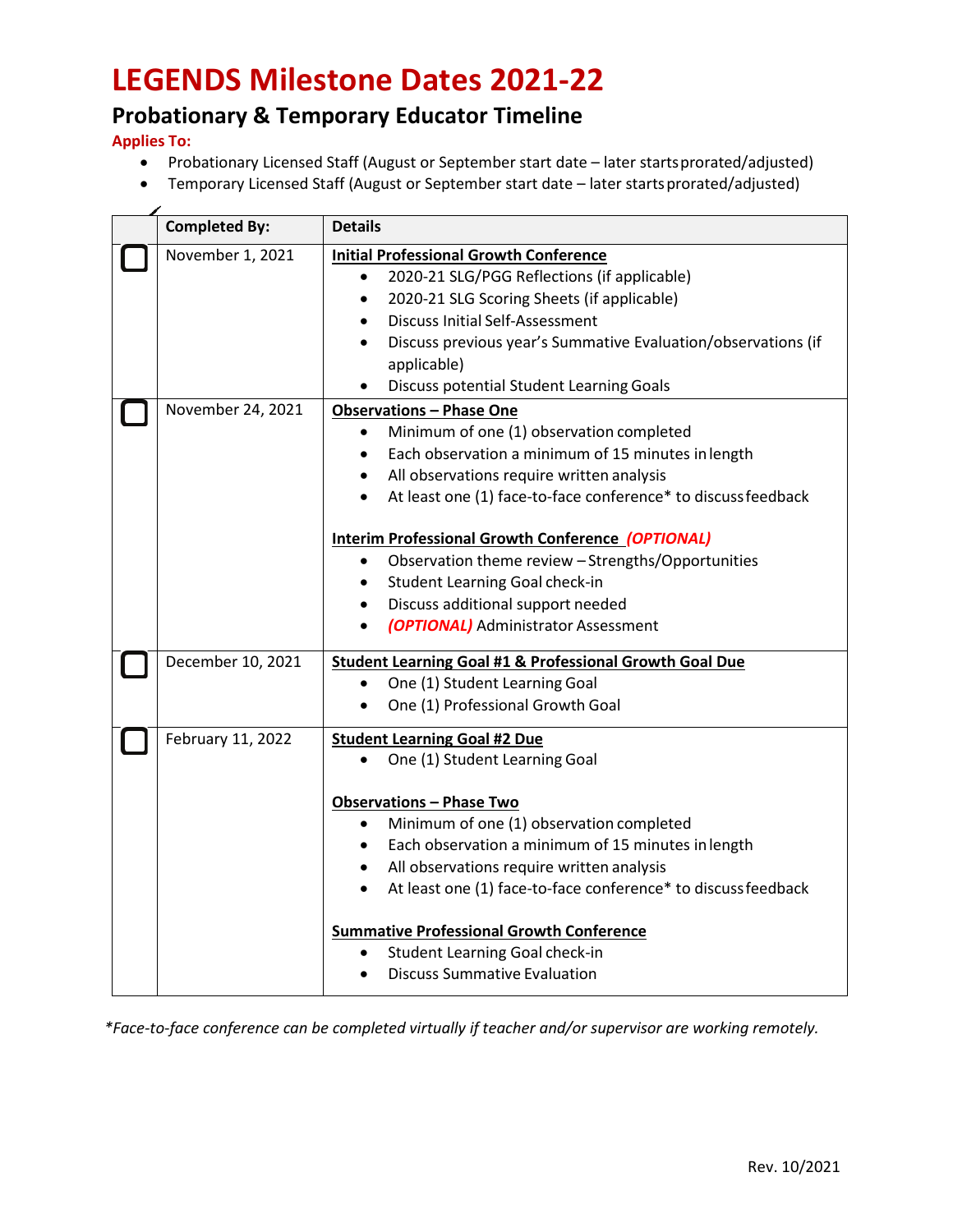### **Contract Educator w/ PERFORMANCE CONCERNS Timeline**

**Applies To:**

• Contract Licensed Staff with performance concerns identified by the supervisor

| <b>Completed By:</b> | <b>Details</b>                                                                                                                                                                                                                                                                                                                                                                                                                                                                                                                            |
|----------------------|-------------------------------------------------------------------------------------------------------------------------------------------------------------------------------------------------------------------------------------------------------------------------------------------------------------------------------------------------------------------------------------------------------------------------------------------------------------------------------------------------------------------------------------------|
| November 1, 2021     |                                                                                                                                                                                                                                                                                                                                                                                                                                                                                                                                           |
|                      | <b>Initial Professional Growth Conference</b><br>2020-21 SLG/PGG Reflections (if applicable)<br>٠<br>2020-21 SLG Scoring Sheets (if applicable)<br>٠<br><b>Discuss Initial Self-Assessment</b><br>$\bullet$<br>Discuss previous year's Summative Evaluation or End-of-Year<br>Assessment/observations<br><b>Discuss potential Student Learning Goals</b>                                                                                                                                                                                  |
| December 10, 2021    | <b>Student Learning Goal #1 &amp; Professional Growth Goal Due</b><br>One (1) Student Learning Goal<br>$\bullet$<br>One (1) Professional Growth Goal<br><b>Notification to Human Resources and Employee</b><br>Send name of employee to HR (Steve Nelson)<br>٠<br>Inform employee that the full contract evaluation process will be<br>used                                                                                                                                                                                               |
| February 11, 2022    | <b>Student Learning Goal #2 Due</b><br>One (1) Student Learning Goal<br><b>Observations - Phase One</b><br>Minimum of one (1) observation completed<br>٠<br>Minimum of 15 minutes in length<br>$\bullet$<br>Requires written analysis<br>Requires face-to-face conference* to discuss feedback<br><b>Interim Professional Growth Conference</b><br>Observation theme review - Strengths/Opportunities<br>$\bullet$<br>Student Learning Goal check-in<br>$\bullet$<br>Discuss additional support needed<br><b>Administrator Assessment</b> |
| May 13, 2022         | <b>Observations - Phase Two</b><br>Minimum of one (1) observation completed<br>Minimum of 15 minutes in length<br>Requires written analysis<br>Requires face-to-face conference* to discuss feedback<br><b>Summative / End-of-Year Professional Growth Conference</b><br>Student Learning Goal check-in<br><b>Discuss Summative Evaluation</b>                                                                                                                                                                                            |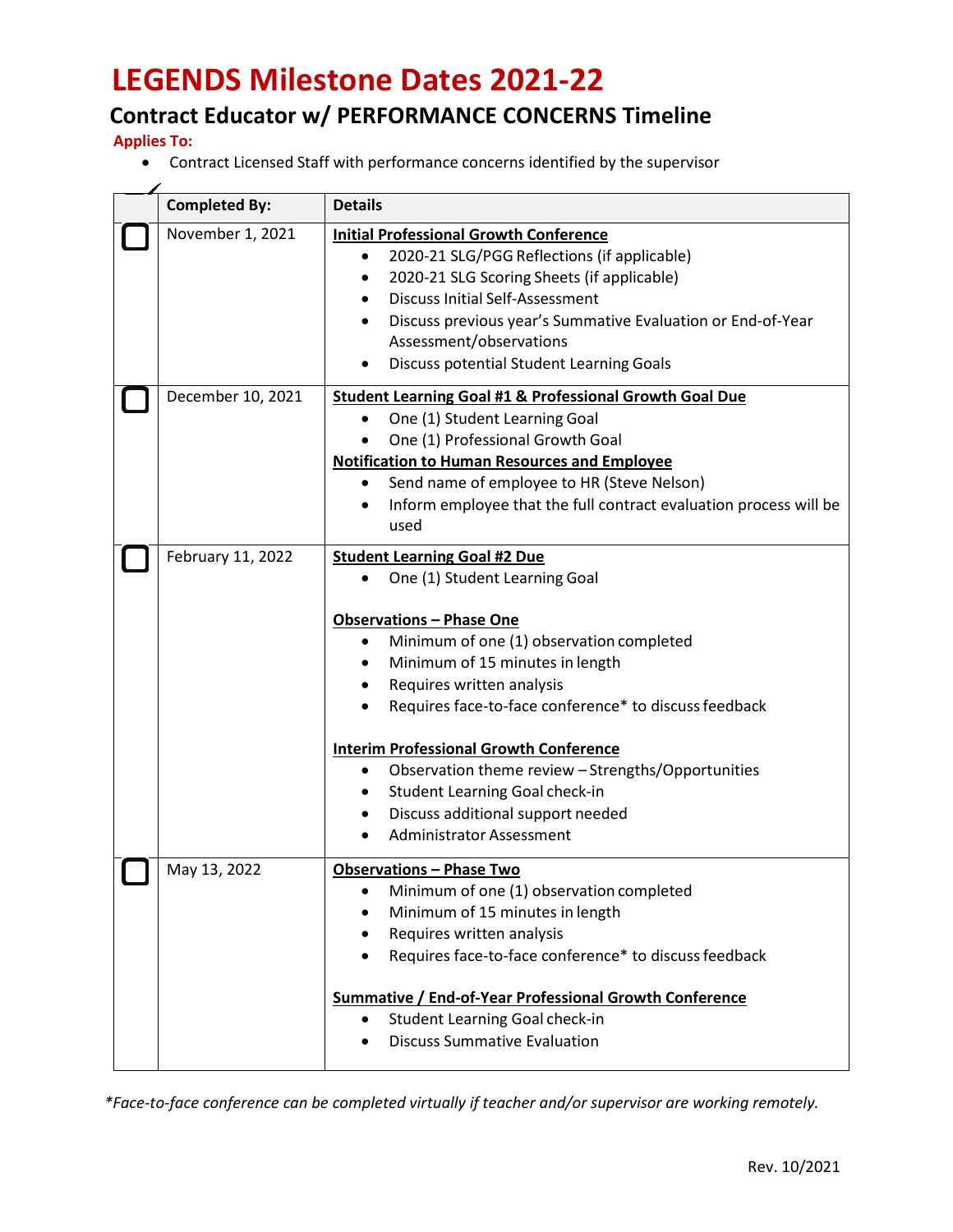### **Contract Educator Timeline**

**Applies To:**

• Contract Licensed Staff

| <b>Completed By:</b> | <b>Details</b>                                                                                                                                                                                                                                                                                                                                                                                                                                                            |
|----------------------|---------------------------------------------------------------------------------------------------------------------------------------------------------------------------------------------------------------------------------------------------------------------------------------------------------------------------------------------------------------------------------------------------------------------------------------------------------------------------|
| November 1, 2021     | <b>Initial Professional Growth Conference</b><br>2020-21 SLG/PGG Reflections (if applicable)<br>2020-21 SLG Scoring Sheets (if applicable)<br><b>Discuss Initial Self-Assessment</b><br>$\bullet$<br>Discuss previous year's Summative Evaluation or End-of-Year<br>Assessment/observations<br>Discuss potential Student Learning Goals                                                                                                                                   |
| December 10, 2021    | <b>Student Learning Goal #1 &amp; Professional Growth Goal Due</b><br>One (1) Student Learning Goal<br>$\bullet$<br>One (1) Professional Growth Goal<br>$\bullet$                                                                                                                                                                                                                                                                                                         |
| February 11, 2022    | <b>Student Learning Goal #2 Due</b><br>One (1) Student Learning Goal                                                                                                                                                                                                                                                                                                                                                                                                      |
|                      | <b>Observations - Phase One</b><br>Minimum of one (1) observation completed<br>Minimum of 15 minutes in length<br>Requires written analysis<br>$\bullet$<br>Requires face-to-face conference* to discuss feedback<br>Interim Professional Growth Conference (OPTIONAL)<br>Observation theme review - Strengths/Opportunities<br>$\bullet$<br>Student Learning Goal check-in<br>$\bullet$<br>Discuss additional support needed<br>٠<br>(OPTIONAL) Administrator Assessment |
| May 13, 2022         | <b>Observations - Phase Two</b><br>Minimum of one (1) observation completed<br>$\bullet$<br>Minimum of 15 minutes in length<br>Requires written analysis<br>Requires face-to-face conference* to discuss feedback<br><b>End-of-Year Professional Growth Conference</b><br>May be combined with the face-to-face observation conference<br>Review educator progress                                                                                                        |